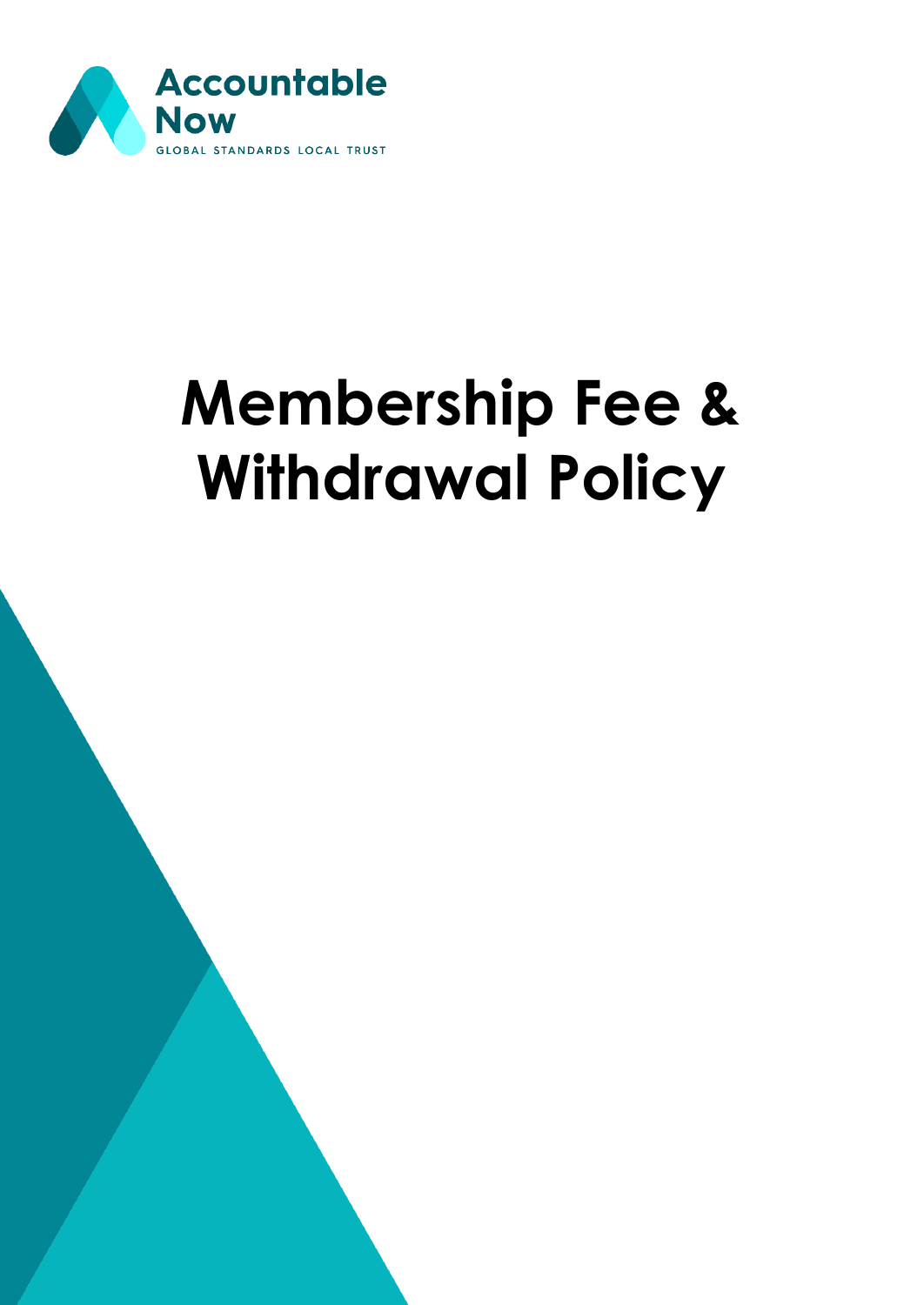

Accountable Now Members are requested to pay an annual Membership fee. The Membership fee has to be paid in full for the entire Membership year which runs from January to December.

If Members do not pay their fee, their Membership will eventually be terminated.

## **Fee Categories**

The Membership fees are based on the annual income of the Member Organisation. Please find the fee categories below:

| <b>Fee Category</b> | <b>Annual Income</b>               | Annual Fee - Euro $\epsilon$ |
|---------------------|------------------------------------|------------------------------|
| $\overline{A}$      | $\leq$ million $\epsilon$          | 1,000 €                      |
| B                   | 1-5 million $\epsilon$             | 2,000 €                      |
| $\mathsf{C}$        | 5-20 million $\epsilon$            | 4,000 €                      |
| D                   | 20-100 million $\epsilon$          | 7,000 €                      |
| E                   | 100-500 million €                  | 15,000 €                     |
| F                   | 500 million - 1 billion $\epsilon$ | 20,000 €                     |
| G                   | >1 billion $\epsilon$              | 25,000 €                     |

To calculate the Membership fee, the latest available annual income of the Member Organisation is used; this is either the income of the entire organisation or of the entity which joined Accountable Now. Donations in kind are not included when calculating annual income.

Accountable Now · www.accountablenow.org · INGO - International NGO - Accountability Charter gUG Secretariat: ℅ MACHWERK in der Alten Münze, Am Krögel 2, 10179 Berlin, Germany · +49 (0)172 647 2990 German Registration No: HRB 212396 B · Steuer-Nr.: 27/640/02763 · USt-IdNr.: DE336768604